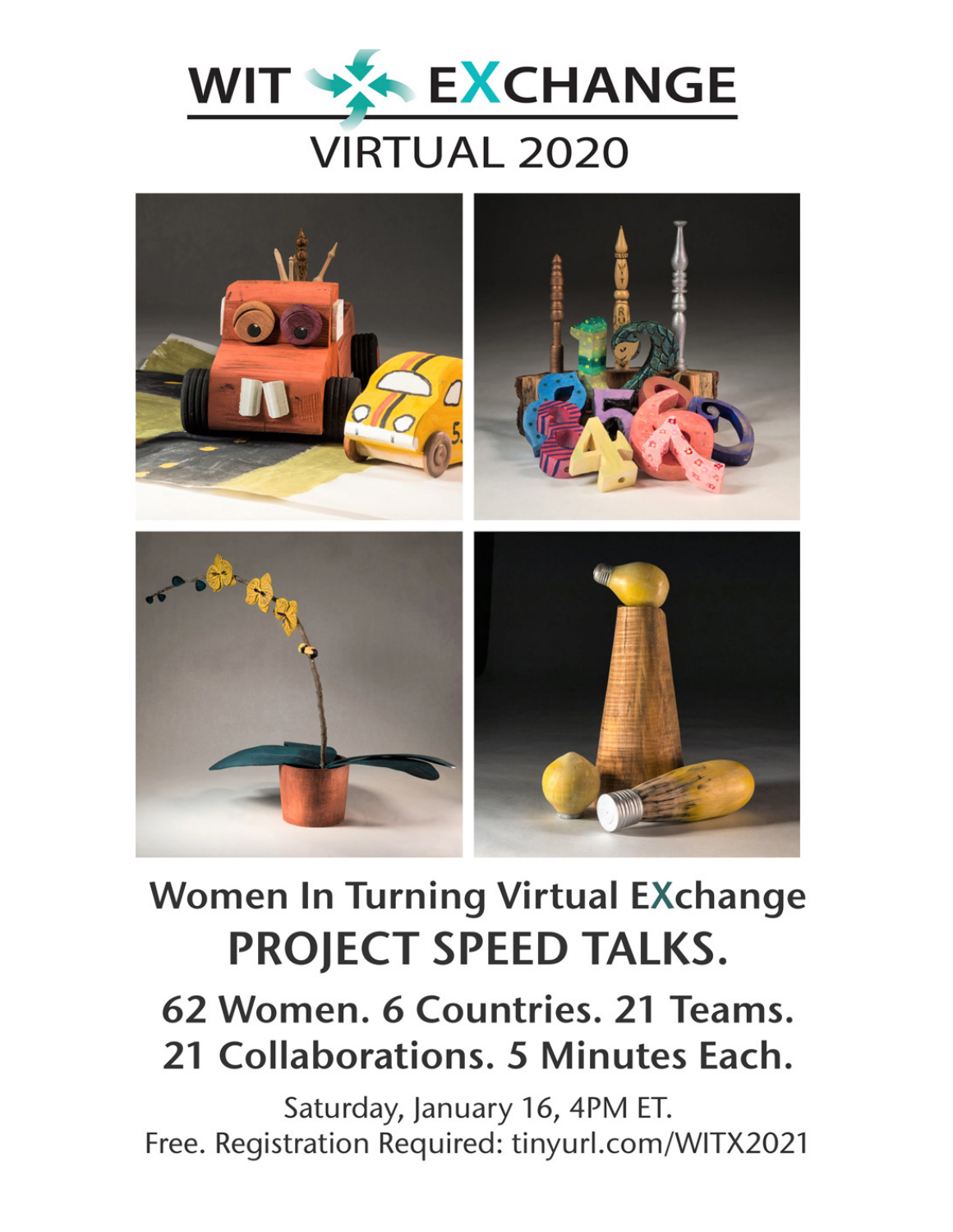**Date:** January 12, 2021 at 11:55 AM

**To:** [lgluebke@comcast.net](mailto:lgluebke@comcast.net)

## **WIT** Presents

### 2020 Virtual WIT EXCHANGE **Presentation of Projects** January 16, 2021 | 4 pm ET

## **Register as soon as possible.**

#### **Hello Lee:**

Please join us for a free online celebration of the collaborative process!

#### On **January 16th at 4 pm Eastern Time,** *WIT Presents* **the 2020 Virtual WIT EXCHANGE Presentation of Projects.**

For the last 2-1/2 months, a total of 62 women from 6 countries on 21 teams of 3 or 4 women each have been participating the first ever Virtual WIT E**X**CHANGE.

This Virtual E**X**CHANGE was similar to the inperson WIT E**X**CHANGE in structure only. The challenges of working on a virtual team definitely added to this intense collaboration. However, with great challenge come great projects!



We hope you will join us as *WIT Presents* **the Virtual WIT EXCHANGE final projects on January 16th at 4pm EDT.** *WIT Presents* events are **FREE** and open to **EVERYONE**. However, you must register to attend. Registration will be limited to 500. These presentations are not demonstrations. Rather they are intended to inspire your own creativity and, in this case, inspire you to consider collaborations as a source of inspiration to you in your woodturning journey.

Registration for *WIT Presents* **the Virtual WIT EXCHANGE Presentation of Projects** is now open on the AAW website, **[use this link](http://aaow.informz.net/z/cjUucD9taT0zMTkyNjU3JnA9MSZ1PTQwNDMyMTY5MCZsaT0yNzM5MzE0MQ/index.html)**. Once you have registered, you will receive an email with a link to access the event.